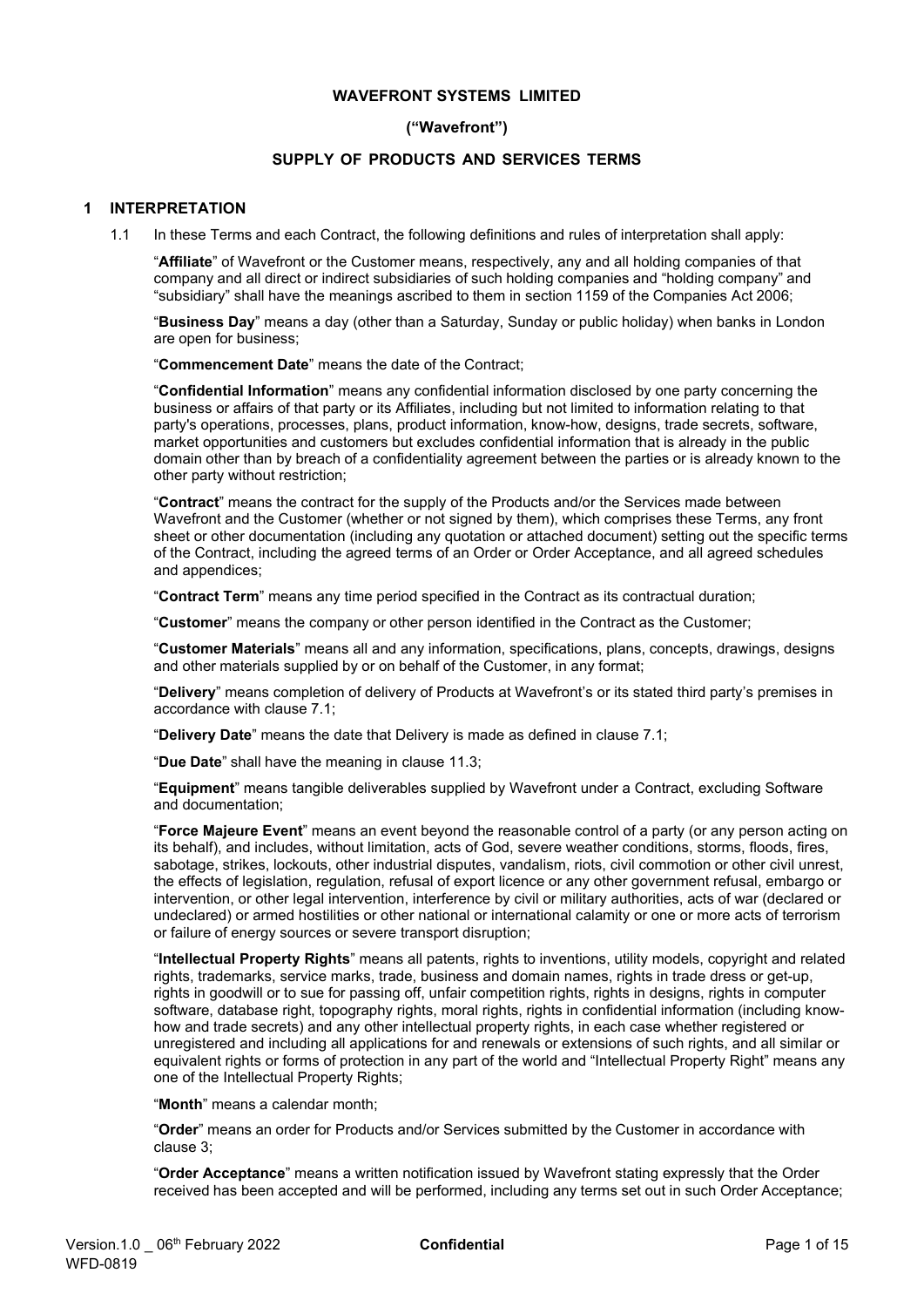"**Personnel**" means all officers, directors, employees and other persons hired as consultants, workers, agency personnel or in any other capacity or under any form of contract;

"**Prices**" means the prices of the Products and any separately priced Services, as set out or referred to in the Contract;

"**Products**" means the Equipment and/or Software and/or documentation listed or otherwise identified in, or supplied by Wavefront as a deliverable under the Contract;

"**Representatives**" means employees, officers, agents, consultants or sub-contractors of a party;

"**Services**" means the services listed or otherwise identified in the Contract;

"**Shipment**" means as defined in clause [7.2;](#page-3-1) 

"**Shipment Charges**" means the charges specified in clause [10.3;](#page-6-1)

"**Software"** means deliverables comprising computer code supplied as either Wavefront Software, or Third Party Software in object code, whether embedded within Equipment, or supplied with Equipment, or supplied separately from Equipment, by Wavefront under or in connection with a Contract;

"**Wavefront**" means Wavefront International Limited, a company incorporated and registered in England and Wales with company number 05032241 whose registered office is at Coldharbour Business Park, Sherbourne, Dorset, DT9 4JW;

"**Wavefront Software**" means any Software, the Intellectual Property Rights to which are owned by Wavefront or its Affiliates;

"**Specification/s**" means the Wavefront agreed specification/s of the Products and/or Services;

"**Terms**" means the general terms and conditions set out in this document;

"**Third Party Software**" means any Software the Intellectual Property Rights to which are owned by a third party other than an Affiliate of Wavefront;

"**Warranties**" has the meanings stated in clause 4 and "**Warranty**" and "**Warrants**" shall be interpreted accordingly;

"**Warranty Period**" means the period stated as such in the Contract or if none is stated, then for new Equipment the period of 12 months from the date of Delivery; for Equipment that has been repaired by Wavefront under clause [8.4, 6](#page-5-0) months from the date of Delivery of the repair; for Wavefront Software the period of 3 months from Delivery; and for Services the period of 3 months from completion;

"**Year**" means a calendar year.

- 1.2 In these Terms and each Contract:
	- $1.2.1$ references to regulations, statutes or other statutory provisions shall be construed to include references to those regulations, statutes or provisions as amended, re-enacted or modified from time to time and shall include any subordinate legislation under the relevant statute or statutory provision;
	- $1.2.2$ words denoting the singular include the plural and vice versa; words denoting any one gender include all genders and vice versa, and reference to a person shall include an individual, partnership, company, body corporate and unincorporated association, and a reference to a company shall include any company, corporation or other body corporate, wherever and however incorporated or established;
	- $1.2.3$ the words and phrases "other", "including" and "in particular" shall not limit the generality of any preceding words or be construed as being limited to the same class as the preceding words where a wider construction is possible;
	- $1.2.4$ clause, schedule and paragraph headings shall not affect the interpretation of any provision or these Terms or the Contract;
	- $1.2.5$ a reference to or references to:
		- 1.2.5.1 a "party" or the "parties" means as the context requires, Wavefront, the Customer, or both of them;
		- 1.2.5.2 "writing" or "written" includes faxes and e-mail;
		- 1.2.5.3 a "document" is a reference to that document as varied in accordance with this Contract or by agreement between the parties;
		- 1.2.5.4 "clauses" and "schedules" are to the clauses and schedules of the relevant Contract and these Terms as applicable;
		- 1.2.5.5 any obligation on a person not to do something includes an obligation not to agree or allow that thing to be done.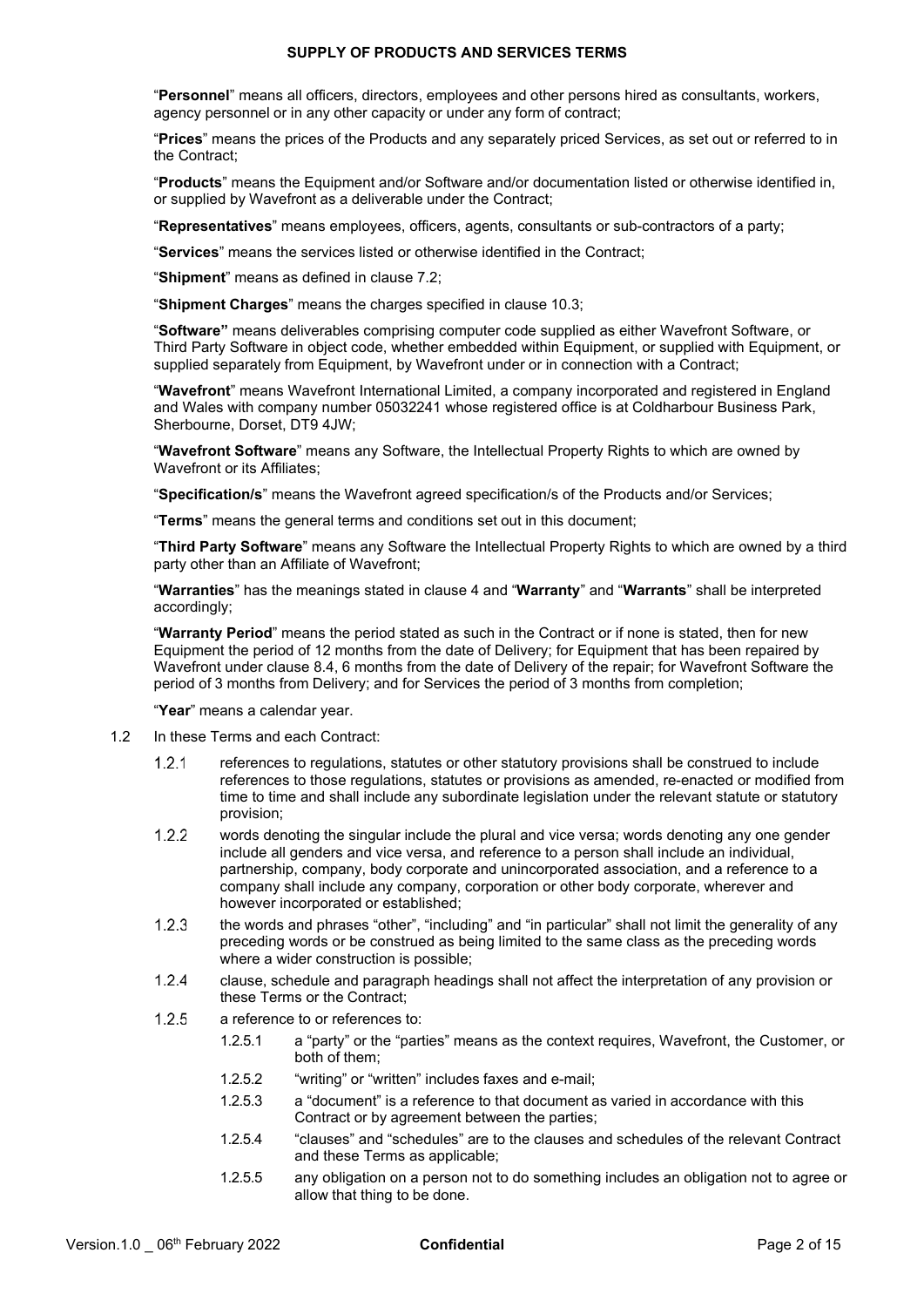# **2 SUPPLY OF THE PRODUCTS AND SERVICES**

- 2.1 Wavefront shall supply and the Customer shall purchase the Equipment and/or Services and/or licence the Software stated in the Contract in accordance with these Terms.
- 2.2 Unless specifically stated in the Contract, Wavefront will not supply and is not responsible for any installation, commissioning, decommissioning or training services in relation to the Products supplied.

# <span id="page-2-0"></span>**3 ORDERS AND CONTRACTS**

- 3.1 Each Order shall be deemed to be a separate offer by the Customer to purchase the Equipment and/or Services and/or licence Software on these Terms, which Wavefront shall be free to accept or decline at its absolute discretion.
- <span id="page-2-1"></span>3.2 Orders shall not be legally binding upon either party unless and until a Contract exists and a Contract shall only exist when:
	- $3.2.1$ Wavefront issues an Order Acceptance; or
	- $3.2.2$ where applicable, the parties enter into a signed Contract.
- 3.3 Each Order shall be given in writing and specify the type or part number and quantity of Products ordered and the Products' code numbers, where available; and/or the Services ordered.
- 3.4 Wavefront shall assign an order number to each Contract and shall notify such order numbers to the Customer together with the estimated date by which the Products will be ready for Delivery. Each party shall use the relevant order number in all subsequent correspondence relating to the Contract.
- 3.5 Except if specifically agreed in accordance with clause 3.6 below, no terms of the Customer shall be incorporated into or otherwise form part of any Contract, whether appearing on a purchase order or any other document.
- 3.6 These Terms prevail over and replace any provisions in the Contract which are, or which appear to be inconsistent with these Terms (including any reference to INCOTERMS® or other standard or Customer specific terms), unless another provision of the Contract refers to a specific provision of these Terms and expressly states that such referenced Term is to be amended or overridden (either entirely, or to the extent stated). In particular, nothing shall prevail over or replace clause 13 (Liability) unless the Contract provision expressly refers to that clause and states that it prevails over or replaces it.
- 3.7 Once the Contract is made pursuant to clause [3.2, it](#page-2-1) cannot be cancelled by either party other than by mutual written agreement (without affecting the parties' rights of termination under the Contract).

# **4 WARRANTIES**

- 4.1 The following **Warranties** (each a "**Warranty**") are given by Wavefront with regard to the quality and performance of Products supplied by it to the Customer under a Contract:
	- $4.1.1$ Equipment shall be free in all material respects from defects in materials and workmanship discovered during the Warranty Period;
	- 412 Wavefront Software shall comply in all material respects with the applicable Specification during the Warranty Period;
	- $4.1.3$ Wavefront shall pass on the benefit of any remaining warranty regarding the performance and correction of Third Party Software enforceable by it and which it can pass to the Customer;
	- $4.1.4$ Products shall comply with all applicable UK statutory and regulatory requirements except as excluded by clause 4.4 below.
- <span id="page-2-2"></span>4.2 Wavefront **Warrants** that the Services supplied to the Customer by Wavefront under the Contract will be performed by appropriately qualified and trained personnel, with reasonable skill and care and materially in accordance with the applicable Specification.
- 4.3 Claims with regard to the above Warranties shall be made in accordance with and are subject to the terms of clause 8.
- 4.4 THE ABOVE WARRANTIES ARE GIVEN IN LIEU OF STATUTORY AND OTHER IMPLIED CONDITIONS AND WARRANTIES. ALL WARRANTIES, CONDITIONS, TERMS AND LIABILITIES EXPRESS OR IMPLIED, STATUTORY OR OTHERWISE, ON THE PART OF WAVEFRONT, IN RESPECT OF COMPLIANCE WITH DESCRIPTIONS, MERCHANTABILITY, THE QUALITY, WORKMANLIKE PERFORMANCE OR THE FITNESS FOR PURPOSE OF THE PRODUCTS AND THE SERVICES WHICH ARE NOT EXPRESSLY SET OUT IN THIS AGREEMENT ARE EXCLUDED EXCEPT TO THE EXTENT SUCH EXCLUSION IS PROHIBITED OR LIMITED BY LAW AND ARE SUBJECT TO THE LIMITATIONS SET FORTH IN CLAUSES 8 AND 13.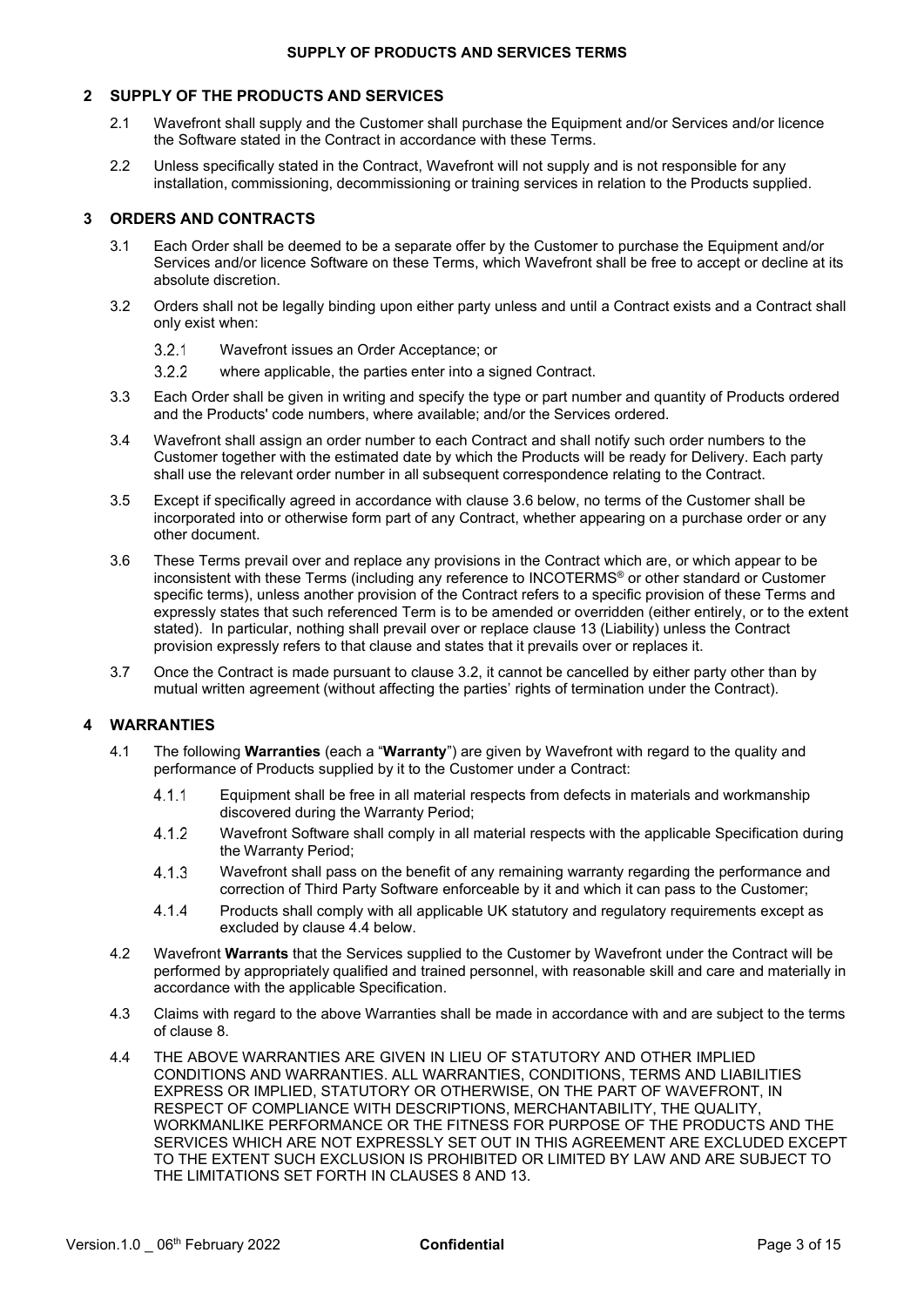# **5 TERMS RELATING TO SERVICES**

- 5.1 The scope of any Services will be as set out in the Contract.
- 5.2 Where any Services are purchased:
	- $5.2.1$ the Customer must provide to Wavefront all information, facilities, instructions and responses relating to the required Services and/or associated Products or otherwise, required by Wavefront, within a sufficient time to enable Wavefront to perform the Contract;
	- $5.2.2$ the Customer is responsible for obtaining all necessary consents, licences and permits relating to, and for the accuracy and legality of, all information provided, including all Customer Materials;
	- 5.2.3 on completion of the Services, the Customer will either be required to participate in any acceptance testing specified in the Contract and to sign a Wavefront acceptance certificate or will be provided with an engineer's visit report;
	- $5.2.4$ the Services will be treated as accepted and satisfactorily completed on the signing of such certificate, the delivery of the engineer's visit report, and in any event will be treated as accepted if seven or more days has elapsed since the date that Wavefront notified the Customer that the Services were complete;
	- 5.2.5 any support services provided by Wavefront with regard to Products provided under a Contract shall be subject to the support terms provided or otherwise stated on Wavefront's website for such support.

# **6 CUSTOMER OBLIGATIONS**

- 6.1 Except to the extent that a Contract specifies that Wavefront is providing relevant consultancy Services regarding Product selection, the Customer shall be responsible for its own Product selection and for ensuring the suitability of the Products for the required purpose.
- 6.2 The Customer is responsible for obtaining all necessary consents, licences and permits relating to its use of the Products and/or Services.
- 6.3 The Customer shall accept delivery and shipment of the Products in accordance with the provisions of clause [7 b](#page-3-2)elow.
- 6.4 The Customer shall indemnify, defend, hold harmless and release Wavefront at all times against all claims, demands, costs (including legal costs on a full indemnity basis), expenses, losses and liabilities incurred by Wavefront as a result of:
	- Wavefront following any designs, specifications, instructions or other reliance on Customer 6.4.1 Material;
	- 6.4.2 any claim that the Customer Materials, or any part of them infringe any rights of any third parties, including any Intellectual Property Rights;
	- the Customer having failed to install, commission or use the Products using suitably 6.4.3 experienced and trained personnel or in accordance with instructions and licences supplied by Wavefront and/or the manufacturer of the Products.

# <span id="page-3-2"></span><span id="page-3-0"></span>**7 DELIVERY AND SHIPMENT**

- 7.1 **Place and means of Delivery**. Unless otherwise agreed in the Contract in writing, Delivery of Products shall be made at Wavefront's, and/or its specified third party's premises, when Wavefront, or its specified third party, advises the Customer by email, fax, or if necessary verbally by telephone followed up by email or fax, that the Products are manufactured and ready for shipment ("**Delivery**" and "**Delivery Date**" respectively).
- <span id="page-3-1"></span>7.2 **Shipment**. Following Delivery in accordance with clause [7.1,](#page-3-0) shipment shall be made as follows:
	- $7.2.1$ Where the Customer has notified Wavefront in advance of or at the time of Delivery, that it has chosen to arrange for collection of the Products, the Customer shall collect the Products from Wavefront's or its specified third party's premises within five Business Days of the Delivery Date; or
	- $7.2.2$ If the Customer has not notified Wavefront in advance of or at the time of Delivery that it wishes to arrange for collection of the Products, or has advised Wavefront that it wishes Wavefront to arrange for shipment, then Wavefront shall proceed to arrange shipment to the Customer as agent for the Customer and in accordance with clause [10.3.](#page-6-1)
	- 7.2.3 At its discretion, Software may be shipped by Wavefront integrated with the Equipment, by supply of the Software on a disk, or by download over the internet whether or not subject to activation by the Customer.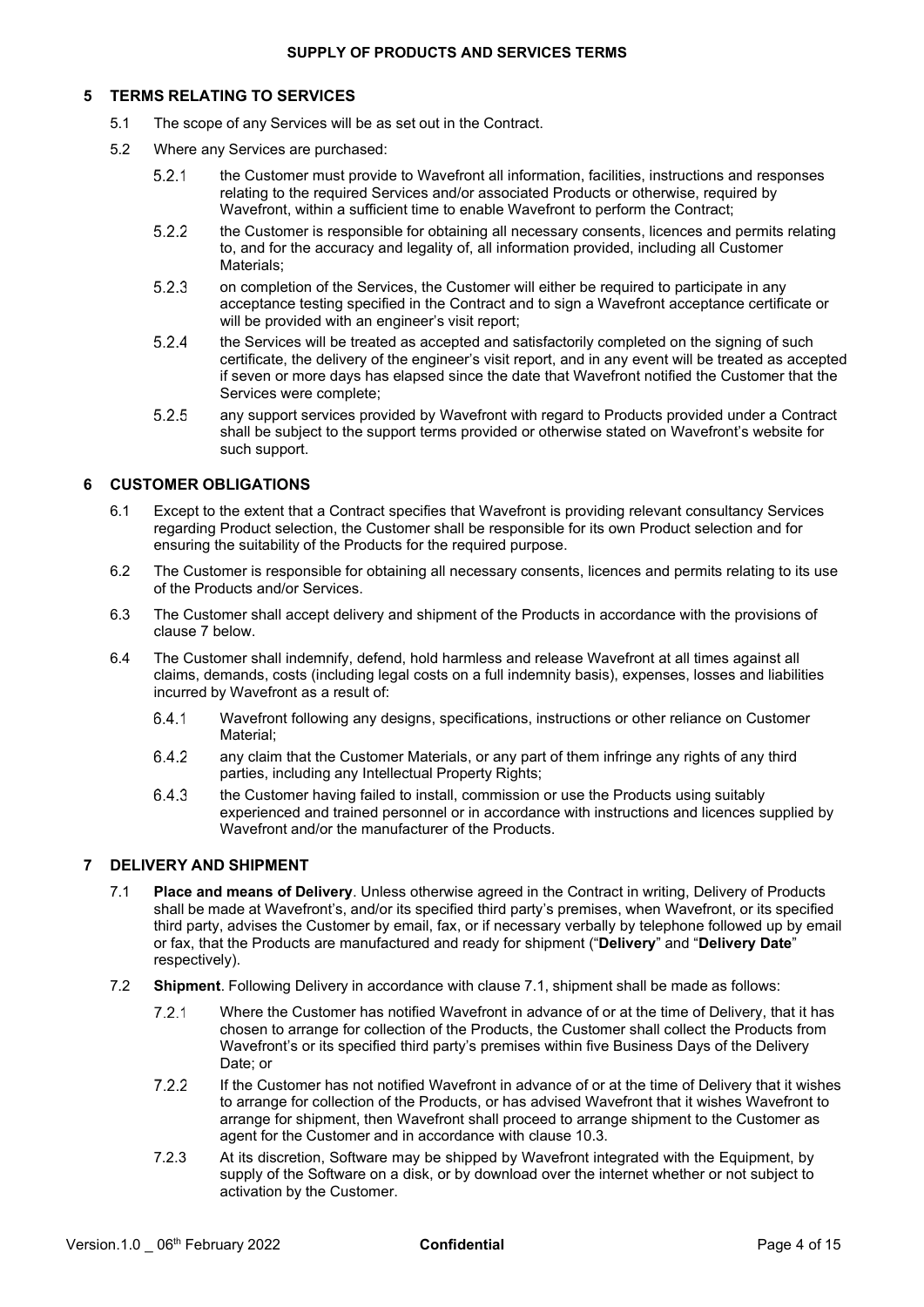# ("**Shipment**").

- <span id="page-4-0"></span>7.3 Any dates quoted or estimated for the Delivery Date, or date of shipment or receipt of the Products or performance of the Services are approximate only and the time for Delivery, shipment or receipt of the Products, or completion of the Services shall not be of the essence. The Products may be delivered or shipped by Wavefront in advance of any quoted or estimated delivery or shipping date upon giving reasonable notice to the Customer.
- 7.4 The Customer acknowledges that Wavefront is not responsible for procuring or securing delivery to the end destination required by the Customer, where the Products will be installed or otherwise used.
- 7.5 Wavefront may perform Contracts by instalments, which may be invoiced (and must be paid for) separately. Where the Products are delivered in instalments, each Delivery and shipment shall constitute a separate contract and failure by Wavefront to deliver any one or more of the instalments in accordance with the Contract or any claim by the Customer in respect of any one or more instalment shall not entitle the Customer to treat the Contract as a whole as repudiated.
- 7.6 Notwithstanding clause [7.3,](#page-4-0) if Delivery by Wavefront of any Products or performance of the Services has not been made within a reasonable period after the advised estimated date for Delivery of the Products or performance of the Services, the Customer shall be entitled to terminate the Contract in respect of those Products or Services by written notice to Wavefront provided that:
	- $7.6.1$ the Customer has previously notified Wavefront in writing that the affected Product or Service has not been Delivered or provided on or before the expected Delivery date, or date for provision of the Services; and
	- 7.6.2 a revised Delivery Date or performance date or period has been mutually agreed; and
	- 7.6.3 Wavefront has failed to Deliver or otherwise perform within that revised period. Any liability of Wavefront however arising in respect of delays in Delivery or performance, shall be limited to a credit of the price due or a refund of sums paid by the Customer for those Products or Services not Delivered or provided. In no circumstances shall Wavefront have any further liability to the Customer in damages or otherwise for non-delivery or non-performance or late delivery or performance of any of the Products or Services.
- 7.7 Wavefront shall have no liability for any failure or delay in delivering a Contract to the extent that such failure or delay is caused by the Customer's failure to comply with its obligations under the Contract.
- 7.8 If the Customer fails to take possession of the Products in accordance with claus[e 7.2 \(](#page-3-1)or otherwise if some other delivery or shipment method is agreed) otherwise than due to breach by Wavefront, then, in relation to the uncollected or refused Products, Wavefront shall be entitled (without prejudice to its other rights under the Contract or at law) to:
	- $7.8.1$ require the Customer to pay any costs of storage, or a reasonable charge for storage; and/or
	- 7.8.2 require the Customer to pay any Shipment Charges; and /or
	- 7.8.3 resell the Products to a third party after giving reasonable period of notice (as determined by Wavefront) to the Customer; and/or
	- 7.8.4 retain any sums paid as deposit for the Products.
- 7.9 Each shipment shall be accompanied by a delivery note or commercial invoice, from Wavefront showing the Order number, or other Contract reference, the date of the delivery note and the type or part number and quantity of Products.
- 7.10 Where a delivery note, commercial invoice, or certificate of conformity is provided, this shall be conclusive evidence that the Products were in a satisfactory condition on leaving the custody of Wavefront and the Customer shall have no right to reject the Products delivered.
- <span id="page-4-1"></span>7.11 Wavefront shall use all reasonable endeavours to obtain export licences to enable shipment of the Products to the Customer and the Customer shall provide all necessary information and assistance to Wavefront to enable the same, in a timely manner. The Customer shall otherwise be responsible for obtaining all required export and import licences, clearances and any other documentation necessary for the import of the Products and for the despatch of the Products and their delivery to their end destination, except for any matters agreed in the Contract to be the responsibility of Wavefront.
- 7.12 Without affecting the obligation of the Customer under clause [7.11,](#page-4-1) the Customer will, if requested, notify Wavefront, and if required provide such further evidence as Wavefront may require, of the location of the expected end destination for each shipment of Products.
- 7.13 The Customer shall provide Wavefront with such documentation and information as Wavefront may require for taxation, regulatory or reporting purposes, including as required in order to answer or respond to the queries or investigations of any regulatory authority, wherever located.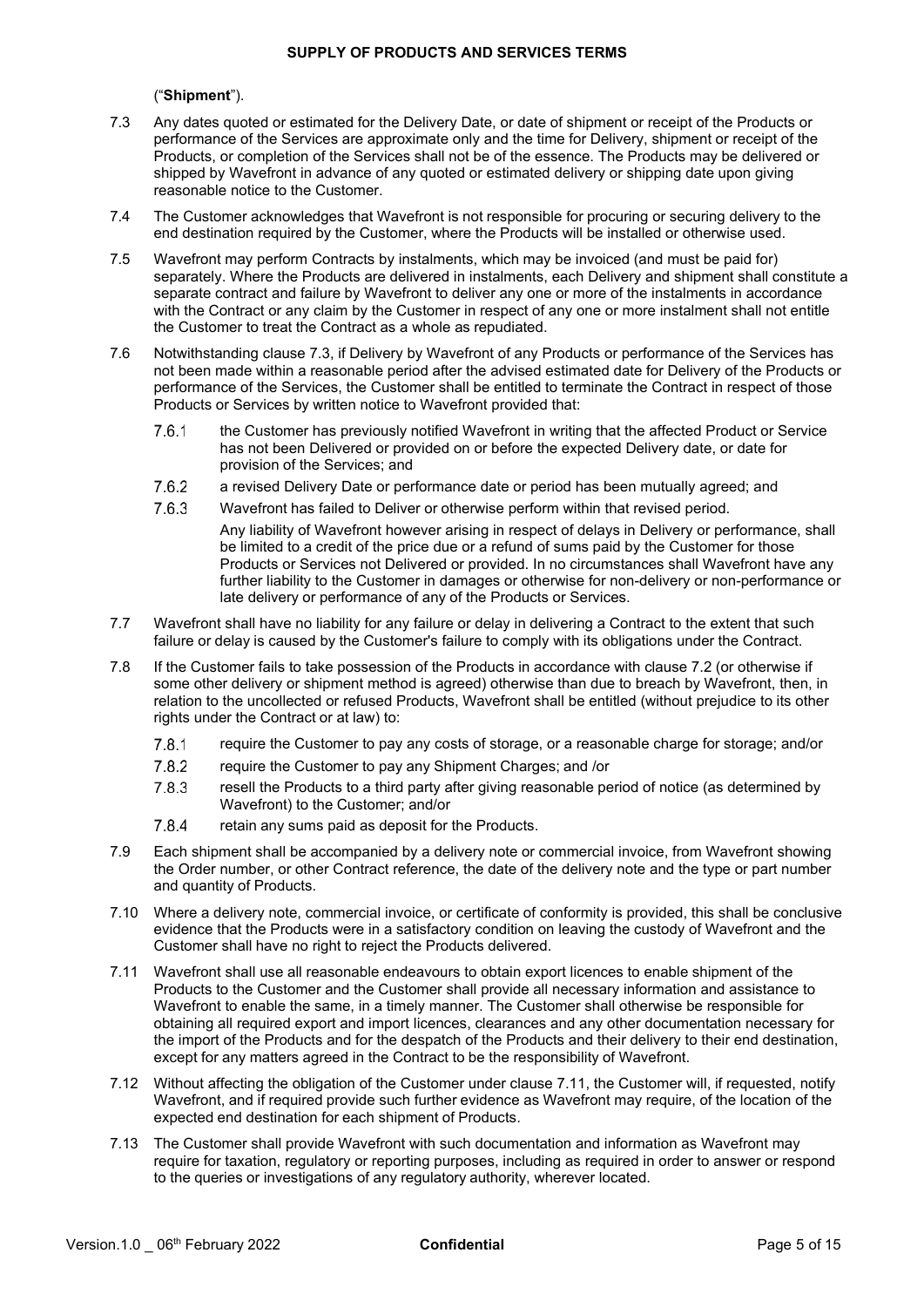# <span id="page-5-2"></span>**8 WARRANTY CLAIMS**

- 8.1 The provisions of this clause 8 shall apply if the Customer makes any claim that Wavefront is in breach of Warranty.
- <span id="page-5-1"></span>8.2 Any claim under a Warranty must be notified in writing to Wavefront before the expiry of the Warranty Period by email addressed for the attention of the Quality Manager at [warranty@Wavefront.com.](mailto:warranty@sonardyne.com)
- <span id="page-5-4"></span><span id="page-5-3"></span>8.3 In the event of any claim under the Warranty:
	- $8.3.1$ the Customer must promptly notify Wavefront in accordance with clause [8.2, o](#page-5-1)f the claim and in any event within 14 days of the alleged fault first arising;
	- unless otherwise agreed by Wavefront in writing, the Customer must immediately cease use of 8.3.2 the alleged defective Product, and confirm to Wavefront that this has been adhered to;
	- 8.3.3 the Customer must return the affected Product to the agreed Wavefront location at its own cost;
	- 8.3.4 Wavefront will investigate the claim and the Customer shall provide all information and assistance that may be required by Wavefront;
	- 8.3.5 Wavefront shall determine whether or not the Product is defective under the Warranty and if it does determine that there has been a breach of the Warranty, shall decide at its discretion to either repair or replace the defective Products or part of the defective Products;
	- 8.3.6 the Customer shall in any event be responsible for the return of the repaired or replaced Product to the Customer and for all costs associated with the detachment, decommissioning, removal, replacement and re-attachment, re-installation and re-commissioning of the repaired or replaced Products;
	- 8.3.7 risk of loss of or damage to Products shall be with the Customer at all times other than when they are in the custody of Wavefront.
- <span id="page-5-0"></span>8.4 Wavefront's only liability in respect of any Product supplied in breach of the Warranty or otherwise relating to any allegation of any defect in Products supplied shall be the repair or replacement of the defective Products or part of the defective Products (or in the case of Wavefront Software, the provision of a workaround; and in the case of Third Party Software, its obligations under clause 4.1.3) in accordance with this clause [8.](#page-5-2)
- 8.5 Wavefront shall not be liable for Products' failure to comply with the Warranty if any of the following events or circumstances applies:
	- the Customer makes any further use of such Products after giving notice in accordance with 8.5.1 clause [8.3.1 u](#page-5-3)nless otherwise agreed by Wavefront in accordance with clause [8.3.2;](#page-5-4)
	- 8.5.2 the defect arises because the Customer has failed to follow Wavefront's or a manufacturer's oral or written instructions as to the storage, commissioning, installation, use and maintenance of the Products or (if there are none) good industry practice regarding the same;
	- 8.5.3 the defect arises as a result of Wavefront following information contained in any Customer Materials or any other instructions or requirements of the Customer;
	- 8.5.4 the Customer or a third party alters or repairs such Products without the written consent of Wavefront;
	- 8.5.5 the defect arises as a result of fair wear and tear, any externally caused damage, whether by the Customer or otherwise (whether wilful, malicious, accidental or otherwise) negligence of the Customer or any third party, or abnormal or otherwise inappropriate storage or working conditions; or
	- 8.5.6 the Customer has failed to install the latest version or release of Software as recommended by Wavefront in writing if using such version or release would avoid such defect.

# **9 TITLE AND RISK**

- 9.1 Risk of loss of or damage to Products shall pass to the Customer:
	- $9.1.1$ in the case of Products to be delivered under clause 7.1, on Delivery;
	- 9.1.2 where it is agreed in the Contract that Products are to be Delivered otherwise than under clause [7.1,](#page-3-0) then at the time and place agreed in writing.
- 9.2 Title to Equipment shall not pass to the Customer until Wavefront has received payment in full (in cash or cleared funds) for:
	- $9.2.1$ the price of the Products under the Contract; and
	- all other sums which are or which become due to Wavefront from the Customer for the  $9.2.2$ Products under the Contract.
- 9.3 Until title to Equipment has passed to the Customer, the Customer shall: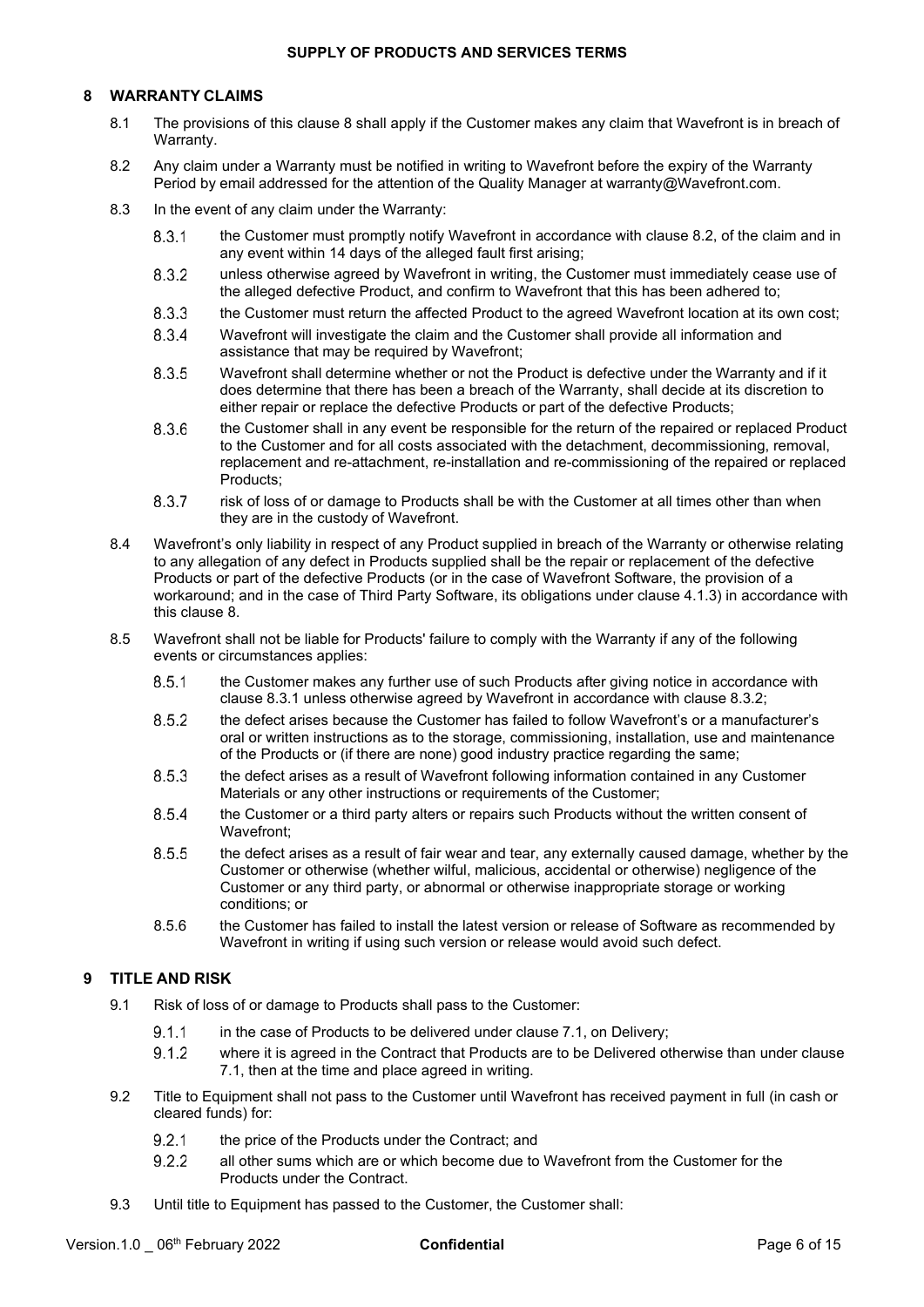- 9.3.1 hold such Equipment and associated Software on a fiduciary basis and as Wavefront's bailee;
- 9.3.2 store such Equipment and associated Software separately from all other goods held by the Customer so that they remain readily identifiable as Wavefront's property;
- 9.3.3 not remove, deface or obscure any identifying mark or packaging on or relating to such Equipment and associated Software;
- maintain such Equipment and associated Software in satisfactory condition and keep them 9.3.4 insured on Wavefront's behalf for their full price against all risks with an insurer that is reasonably acceptable to Wavefront. On request the Customer shall allow Wavefront to inspect such Equipment and associated Software; and
- 9.3.5 not pledge or allow any encumbrance, lien, charge or other interest to arise or be created over the Equipment or associated Software or dispose of or deal with the Equipment or associated Software, but the Customer may use or resell the Equipment in the ordinary course of its business provided that such right shall automatically cease upon the occurrence of any event or circumstance referred to in clause [22.1.2.](#page-12-0)
- 9.4 If before title to Equipment passes to the Customer, the Customer becomes subject to any of the events in clause [22.1.2 t](#page-12-0)hen without limiting any other right or remedy Wavefront may have, Wavefront may at any time require the Customer to deliver up such Equipment and associated Software and, if the Customer fails to do so promptly, enter any premises of the Customer or of any third party where the relevant Products are situated in order to recover them and the Customer shall provide all reasonable assistance to Wavefront.

# **10 PRICES**

- 10.1 The Prices are exclusive of amounts in respect of applicable taxes and levies and any charges or imposts of any kind including VAT, sales taxes, excise duties and import or export duties or fees. The Customer shall, on receipt of a valid invoice from Wavefront, pay to Wavefront such additional amounts in respect of any such amounts as are chargeable on a supply of Products or Services.
- 10.2 The Customer shall make all payments without withholding or deduction of, or in respect of, any tax unless required by law. If any such withholding or deduction is required, the Customer shall, when making the payment to which the withholding or deduction relates, pay to Wavefront such additional amount as will ensure that Wavefront receives the same total amount that it would have received if no such withholding or deduction had been required unless required by law to pay the net amount, in which case the Customer shall fully co-operate with Wavefront and shall provide such assistance and documentary evidence as requested in order for Wavefront to re-claim the withheld tax from the relevant tax authority.
- <span id="page-6-1"></span>10.3 Prices exclude special packaging, insurance and freight/transport charges ("**Shipment Charges**"). Where Wavefront arranges for shipment, it does so as agent for, and at the risk, of the Customer and Shipment Charges shall be levied in addition to the Price at cost plus 15% unless otherwise expressly agreed by Wavefront in writing in the Contract.

# **11 TERMS OF PAYMENT**

- 11.1 In respect of Products (except where milestone payments are stated in the Contract), Wavefront shall be entitled to invoice the Customer for each Product on or at any time after Delivery. Each invoice shall quote the relevant Order number.
- 11.2 In respect of Services, Wavefront shall be entitled to invoice the Customer in accordance with the Contract terms, and if no terms are specified, then at any time after performance of the relevant Services.
- <span id="page-6-0"></span>11.3 The Customer shall pay invoices in full and in cleared funds within 30 days of date of invoice (referred to as the "**Due Date**"). Payment shall be made to the bank account nominated in writing by Wavefront. Unless stated otherwise in Wavefront's quotation, Wavefront may grant such credit limit to the Customer as it determines in its sole discretion to be appropriate and, notwithstanding any other provision to the contrary under the Contract, the Customer acknowledges that Wavefront hereby reserves the right to require prepayment at any time of part or all of the Contract Price, as Wavefront shall deem necessary in order to maintain the Customer's account balance within that credit limit. Any credit terms granted to the Customer under this clause 11.3 shall be subject to review by Wavefront from time to time, and may be modified, amended or withdrawn with immediate effect upon written notification to the Customer.
- 11.4 If the Customer fails to make any payment due to Wavefront under the Contract by the Due Date, then, without limiting Wavefront's remedies including under clause [22.1:](#page-11-0)
	- the Customer shall pay statutory interest and compensation under the Late Payments of  $11.4.1$ Commercial Debts (Interest) Act 1998 (as amended), or if Wavefront elects, pay interest on the overdue amount at the rate of 3% per annum above Lloyds Bank plc's base rate from time to time. Such interest shall accrue on a daily basis from the Due Date until the date of actual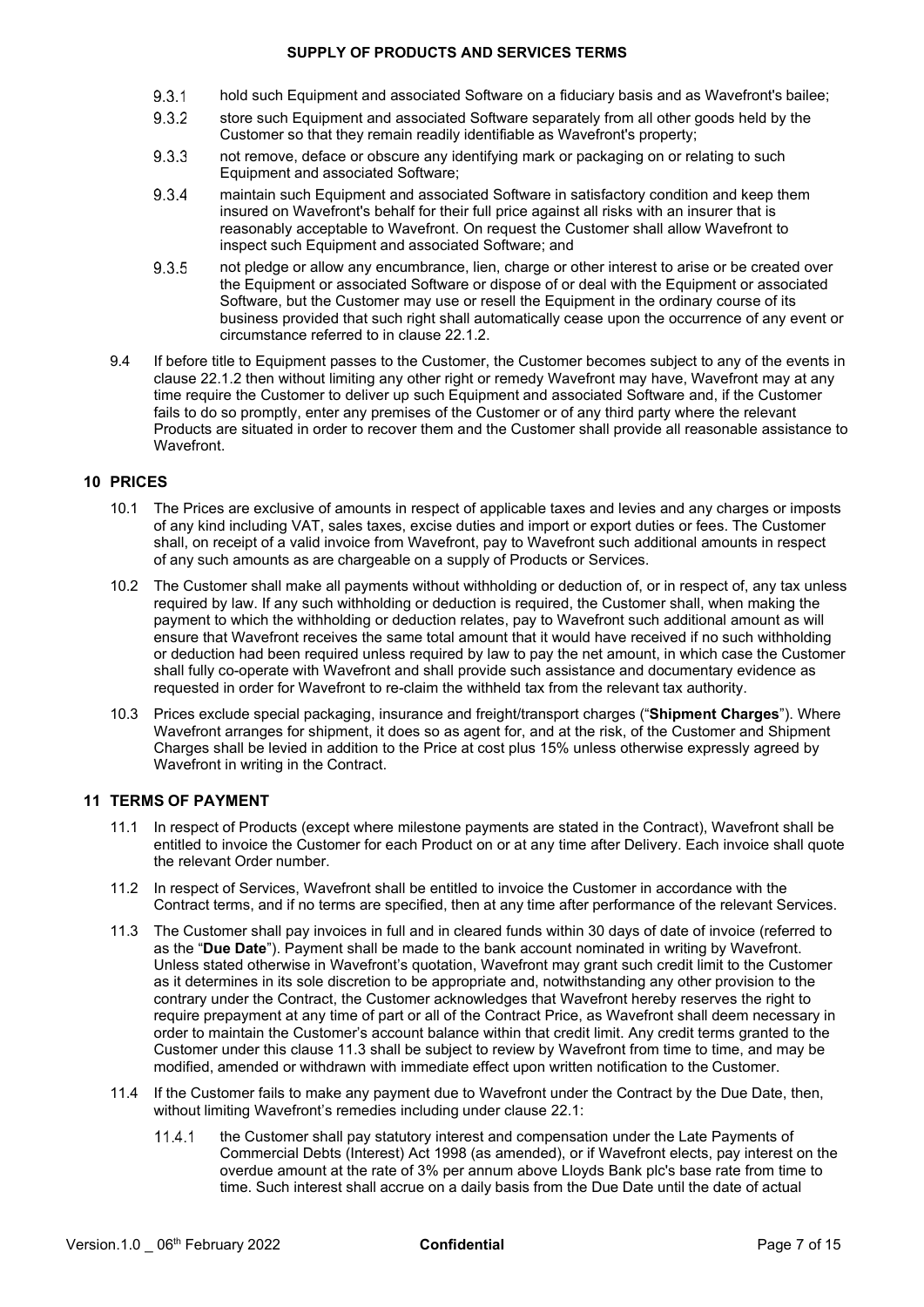payment of the overdue amount, whether before or after judgment. The Customer shall pay all interest together with the overdue amount;

- $11.4.2$ Wavefront may suspend or cancel production and/or supply of all or any of the Products under the directly affected Contract, or under any other Contracts between the Customer and Wavefront and where relevant, suspend provision of the Services;
- 11.4.3 Wavefront may require the Customer to pay any costs of storage, or a reasonable charge for storage, of undelivered Products;
- 11.4.4 Wavefront may resell to a third party any Products not yet delivered to the Customer;
- 11.4.5 Wavefront may retain any sums paid as deposit for the Products.
- 11.5 Wavefront shall have an action for the Price and other sums due notwithstanding that title in Products has not passed to the Customer.
- 11.6 If the Customer disputes any invoice or other statement of monies due, the Customer shall immediately notify Wavefront in writing. The parties shall negotiate in good faith to attempt to resolve the dispute promptly. Where only part of an invoice is disputed, the undisputed amount shall be paid on the Due Date as set out in clause [11.3.](#page-6-0)
- 11.7 Wavefront, without limiting any other rights or remedies it may have, may set off any amounts owed to it by the Customer against any amounts payable by it to the Customer. The Customer shall not have any right of set off.
- <span id="page-7-0"></span>11.8 All payments payable to Wavefront or the Customer under the Contract shall become due immediately on its termination. This clause [11.8 is](#page-7-0) without prejudice to any right to claim for damages or interest under the law or under the Contract.

### <span id="page-7-3"></span>**12 INSURANCE**

- 12.1 Without affecting or increasing the liability of Wavefront, during the Contract Wavefront shall maintain in force the following insurance policies with reputable insurance companies:
	- $12.1.1$ public liability insurance with a limit of up to £1,000,000 (one million pounds sterling) for claims arising from a single event or series of related events in a year;
	- 12.1.2 product liability insurance with a limit of up to £1,000,000 (one million pounds sterling) for claims arising from a single event or series of related events and for all events in total whether related or not in a year; and
	- $12.1.3$ employer's liability insurance with a limit of at least £5,000,000 (five million pounds sterling) for claims arising from a single event or series of related events in a year.
- 12.2 The Customer shall ensure that it has in place adequate insurance in view of the indemnities provided to Wavefront under clause [13.](#page-7-1)

### <span id="page-7-1"></span>**13 LIABILITY**

- 13.1 Wavefront shall only be liable to the Customer in respect of claims notified to Wavefront in accordance with the Contract and in particular clauses [7 a](#page-3-2)nd [8 o](#page-5-2)f these terms.
- 13.2 Wavefront and Wavefront Personnel shall have no liability:
	- $13.2.1$ for any advice given by Wavefront Personnel free of charge which is not contracted to be provided under the Contract, or;
	- 13.2.2 for any defects or problems in the Products or Services in so far as caused by Wavefront following the Customer's specification, design or other instructions; or
	- $13.2.3$ for any defects or problems in so far as caused by the Customer not following Wavefront's specification, design or other instructions; or failing to install the latest version or release of Software as recommended by Wavefront in writing if using such version or release would avoid such defects or problems.
- <span id="page-7-2"></span>13.3 Any liability Wavefront may have for claims concerning damage to the physical property (excluding the Products) of the Customer or the Customer's Personnel arising out of or in connection with the Contract, the Products and Services, however arising, shall be limited to £5,000,000 (five million pounds sterling) in total, in respect of all claims.
- 13.4 Without prejudice to the other limitations on Wavefront's liability in the Contract but subject to clauses [13.3 \(](#page-7-2)physical damage) and [13.7,](#page-8-0) the liability of Wavefront for any claims arising out of or in connection with the Contract, the Products and the Services, however arising, shall be limited in respect of all claims in aggregate to a sum equal to 100% of the Price payable (exclusive of VAT) by the Customer for the relevant Products and/or Services under the Contract giving rise to the claim, or £1 million, whichever is the lesser.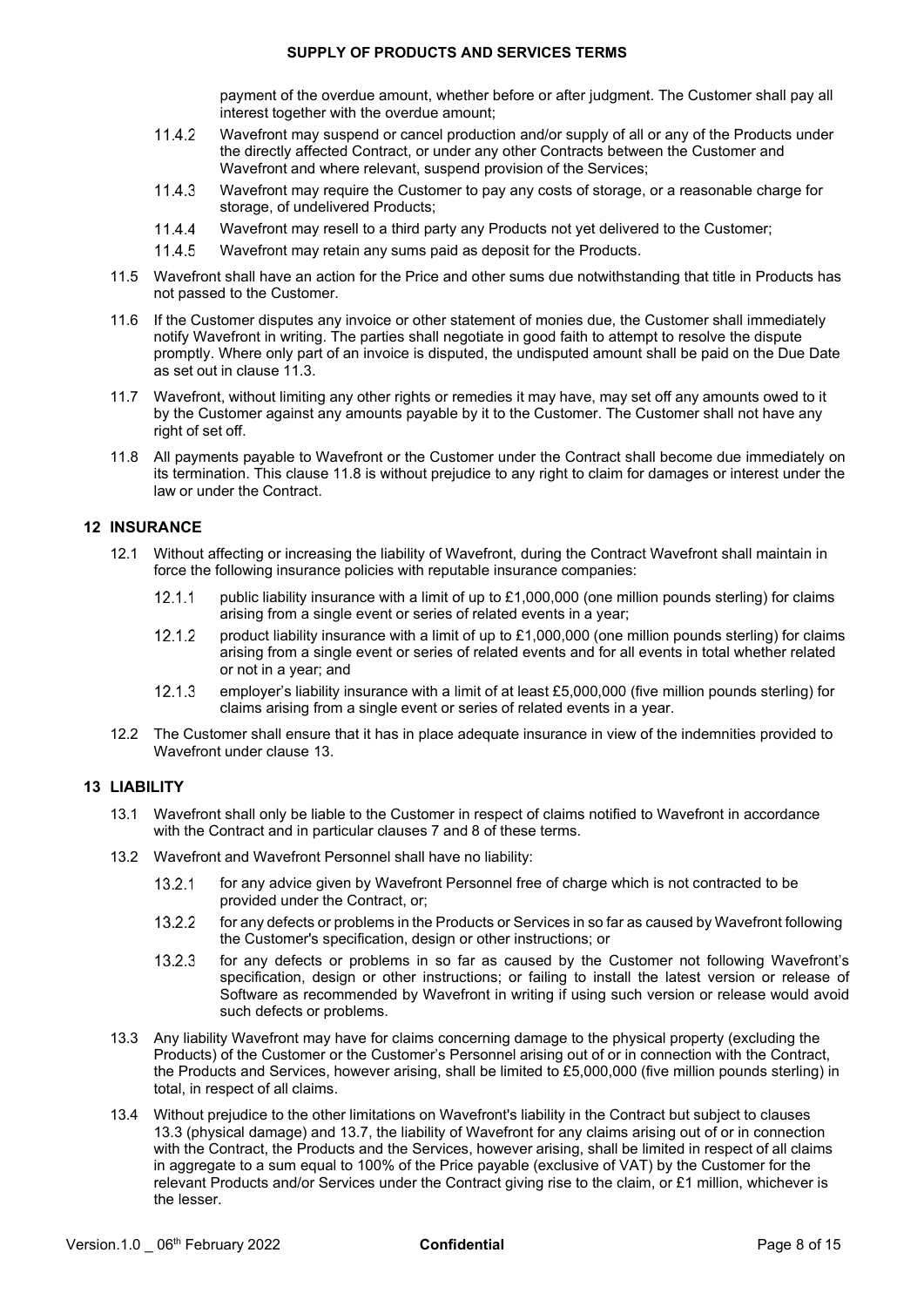- 13.5 Without prejudice to clause [13.7, W](#page-8-0)avefront shall not, under any circumstances whatever, be liable, however arising for any:
	- 13.5.1 direct or indirect loss of or damage to:
		- 13.5.1.1 profit or revenues; or
		- 13.5.1.2 goodwill or damage to reputation; or
		- 13.5.1.3 business; or
		- 13.5.1.4 production; or
		- 13.5.1.5 business opportunity; or
		- 13.5.1.6 bargain; or
		- 13.5.1.7 anticipated saving; or
		- 13.5.1.8 data, or for corruption of data or information; or
		- 13.5.1.9 the cost of detachment, decommissioning and retrieval of any defective Products and the reattachment or commissioning of any repaired or replaced Products or items; or
		- 13.5.1.10 any costs and liabilities arising from pollution or environmental damage caused directly or indirectly by the Products; or
	- 13.5.2 indirect or consequential loss or damage.
- 13.6 The term "however arising" when used or referred to in this clause [13 s](#page-7-1)hall cover all causes and actions giving rise to liability of Wavefront arising out of or in connection with the Contract or the Products or Services:
	- 13.6.1 whether arising by reason of any misrepresentation (whether made after, prior to and/or in the Contract) negligence, breach of statutory duty, other tort, repudiation, renunciation or other breach of contract, restitution or otherwise;
	- 13.6.2 whether arising under any indemnity or hold harmless provision;
	- 13.6.3 whether caused by any total or partial failure or delay in supply of the Products or by any defect in hardware, software or materials; and
	- 13.6.4 whether deliberate (but not with malicious intent) or otherwise, however fundamental the result.
- <span id="page-8-0"></span>13.7 The exclusions and limitations of liability contained in these Terms and in the Contract shall apply regardless of whether the loss or damage was foreseeable or whether the Customer notifies Wavefront of the possibility of any greater loss or damage but all such exclusions shall only apply so far as permitted by law and in particular nothing in the Contract shall affect liability:
	- for death or personal injury caused by negligence to the extent prohibited by the Unfair Contract  $13.7.1$ Terms Act 1977;
	- 13.7.2 for fraudulent misrepresentation or other fraud; or
	- 13.7.3 for any breach of any obligations implied by Section 12 of the Sale of Goods Act 1979 or Section 2 of the Supply of Goods and Services Act 1982.
- 13.8 The Customer shall indemnify, defend, hold harmless and release Wavefront and all Wavefront Personnel at all times against all claims, demands, costs (including legal costs on a full indemnity basis) expenses, losses and liabilities incurred by Wavefront and Wavefront Personnel:
	- 13.8.1 to the extent caused by following the Customer's specification, design or other instructions; and
	- 13.8.2 in relation to any claims by third parties arising in connection with a Contract, or as a result of Wavefront providing the Products or Services, which are in excess of the liability of Wavefront as described in these Terms and the relevant Contract, in particular in this clause [13.](#page-7-1)
- 13.9 The Customer acknowledges:
	- 13.9.1 the potential losses, damages or claims which the Customer may suffer as a result of any breach of the Contract or other default by Wavefront are more readily ascertainable by the Customer than by Wavefront;
	- 13.9.2 such losses, damages and claims may greatly exceed the sums paid under the Contract and Wavefront has agreed to the Price only on the basis that it limits its liability in the manner stated in these terms;
	- 13.9.3 that the Price of the Products provided for under the Contract reflects the exclusions and limitations on Wavefront's liability, and that the Customer had the opportunity to negotiate variations to the exclusions and limitations upon the agreement of a higher price;
	- the Customer must consider insuring any liability not accepted by Wavefront under this 13.9.4 Agreement and agrees that it is responsible for taking legal advice on the limits on Wavefront's liability;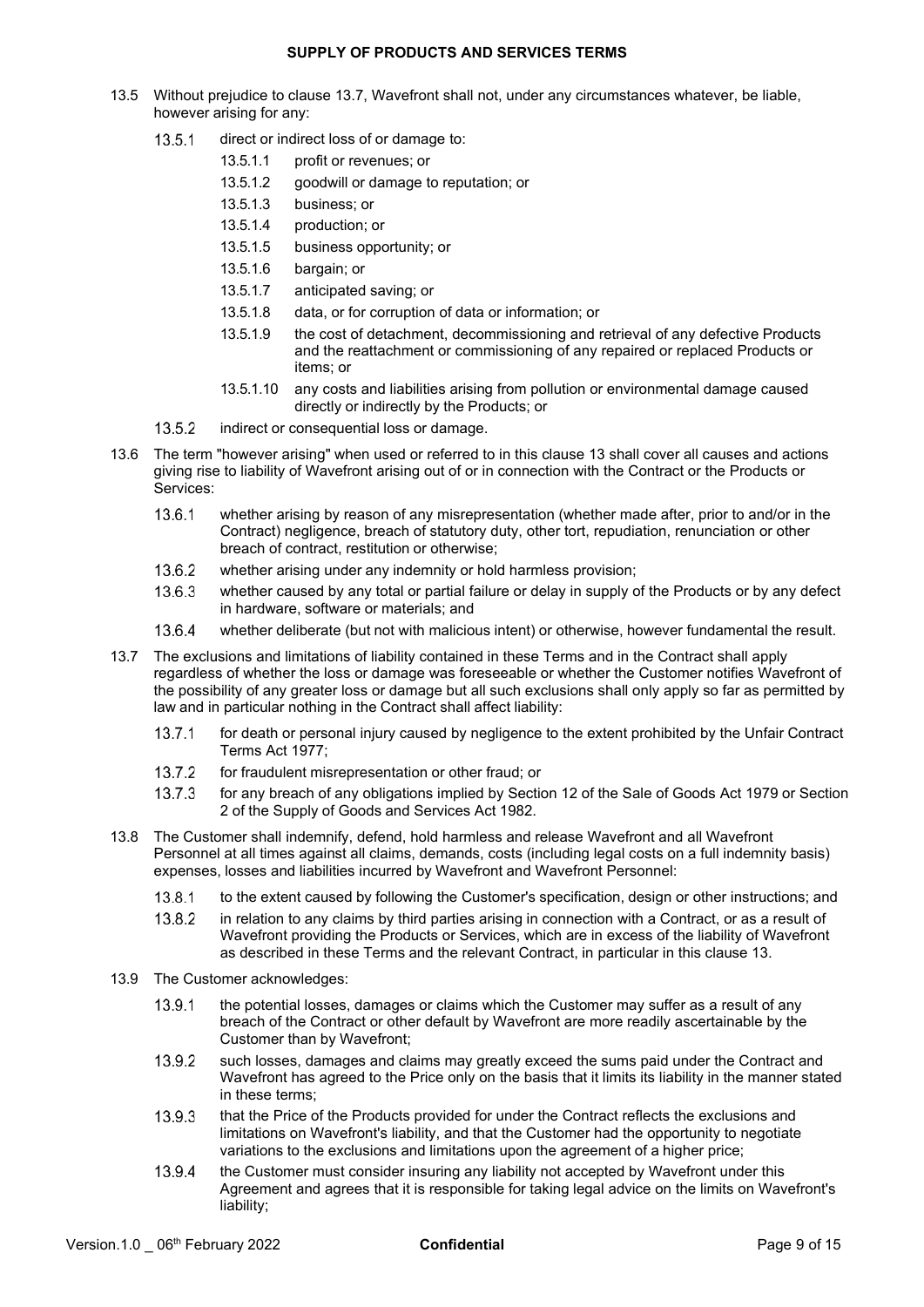- 13.9.5 the parties agree that such limits are fair and reasonable in all of the circumstances; and
- 13.9.6 nothing in these Terms or any Contract shall restrict or limit the Customer's general obligation at law to mitigate a loss which it may suffer or incur as a result of a matter that may give rise to a claim under an indemnity, hold harmless provision, or otherwise.

# **14 ASSIGNMENT AND SUB-CONTRACTING**

The Customer may not assign or transfer or sub-contract any of its rights, benefits or obligations under the Contract without the prior written consent of Wavefront. Wavefront may sub-contract the performance of any of its obligations under a Contract.

# <span id="page-9-0"></span>**15 INTELLECTUAL PROPERTY RIGHTS**

- 15.1 All Intellectual Property Rights in the Products shall at all times remain vested in Wavefront or the owner thereof. All Intellectual Property Rights arising out of Services shall at all times remain vested in Wavefront. The purchase of the Products by the Customer does not transfer any rights whatsoever to the design of or Intellectual Property Rights in the Products, nor does the Customer have any licence to duplicate, manufacture or copy the Products or any of the supporting documentation supplied by Wavefront other than strictly as stated in this clause [15](#page-9-0) or, with regard to Software, in clause [17.](#page-10-0)
- 15.2 All drawings, designs, samples and technical and other Confidential Information and materials whatsoever supplied by Wavefront at any time remain Wavefront's exclusive property, must be returned upon demand, must be treated as confidential, and must not be loaned, copied or otherwise used without the consent in writing of Wavefront except that any obligations contained in this clause shall not prevent any disclosure of Confidential Information which is required by law or court order.

# <span id="page-9-2"></span>**16 INTELLECTUAL PROPERTY RIGHTS INDEMNITY**

- 16.1 Subject to the provisions of clause [16.2, W](#page-9-1)avefront undertakes at its own expense to defend the Customer or, at Wavefront's option, settle, any claim or action brought against the Customer alleging that the possession or use of any Equipment or Wavefront Software, (or any part thereof) in accordance with these Terms infringes any Intellectual Property Rights of a third party which exist in the United Kingdom and shall be responsible for any damages, costs (including legal fees) and expenses awarded against the Customer as a result of or in connection with such claim.
- <span id="page-9-1"></span>16.2 The provisions of clause [16.1](#page-9-2) above shall not apply to an infringement claim which is attributable to:
	- $16.2.1$ possession, use, development, modification or maintenance of the Equipment or the Wavefront Software (or any part thereof) by the Customer other than in accordance with these Terms;
	- 16.2.2 use of a non-current release or version of the Wavefront Software (including a failure to use or accept any modification or update or upgrade made available by Wavefront);
	- 16.2.3 use of Equipment or the Wavefront Software in combination with any product not provided by Wavefront;
	- 16.2.4 reliance on any specification, information or coding provided by or on behalf of the Customer; or
	- 16.2.5 use of the Equipment or Wavefront Software other than for its normal use as envisaged by the applicable Specification.
- 16.3 The provisions of clause [16.1 s](#page-9-2)hall not apply to an infringement claim unless the Customer:
	- 16.3.1 promptly informs Wavefront of any actual, potential, threatened or alleged infringement or claim;
	- allows Wavefront to conduct and/or settle all negotiations, proceedings and litigation (including 16.3.2 Alternative Dispute Resolution) and does not make any admission as to liability or compromise or agree to any settlement of any infringement claim without the prior written consent of Wavefront; and
	- 16.3.3 provides all assistance and information reasonably required by Wavefront in connection withany potential or actual claim and shall, if Wavefront so requests, join in any court or other proceedings relating to such infringement.
- 16.4 If any infringement claim is made, or in Wavefront's reasonable opinion is likely to be made, against the Customer, Wavefront may at its sole option and expense:
	- 16.4.1 procure for the Customer the right to continue using the affected Equipment or Wavefront Software (or any part thereof) in accordance with these Terms; or
	- 16.4.2 modify the Equipment or Wavefront Software so that it ceases to be infringing; or
	- 16.4.3 replace the Equipment or Wavefront Software with non-infringing Equipment or Wavefront Software; or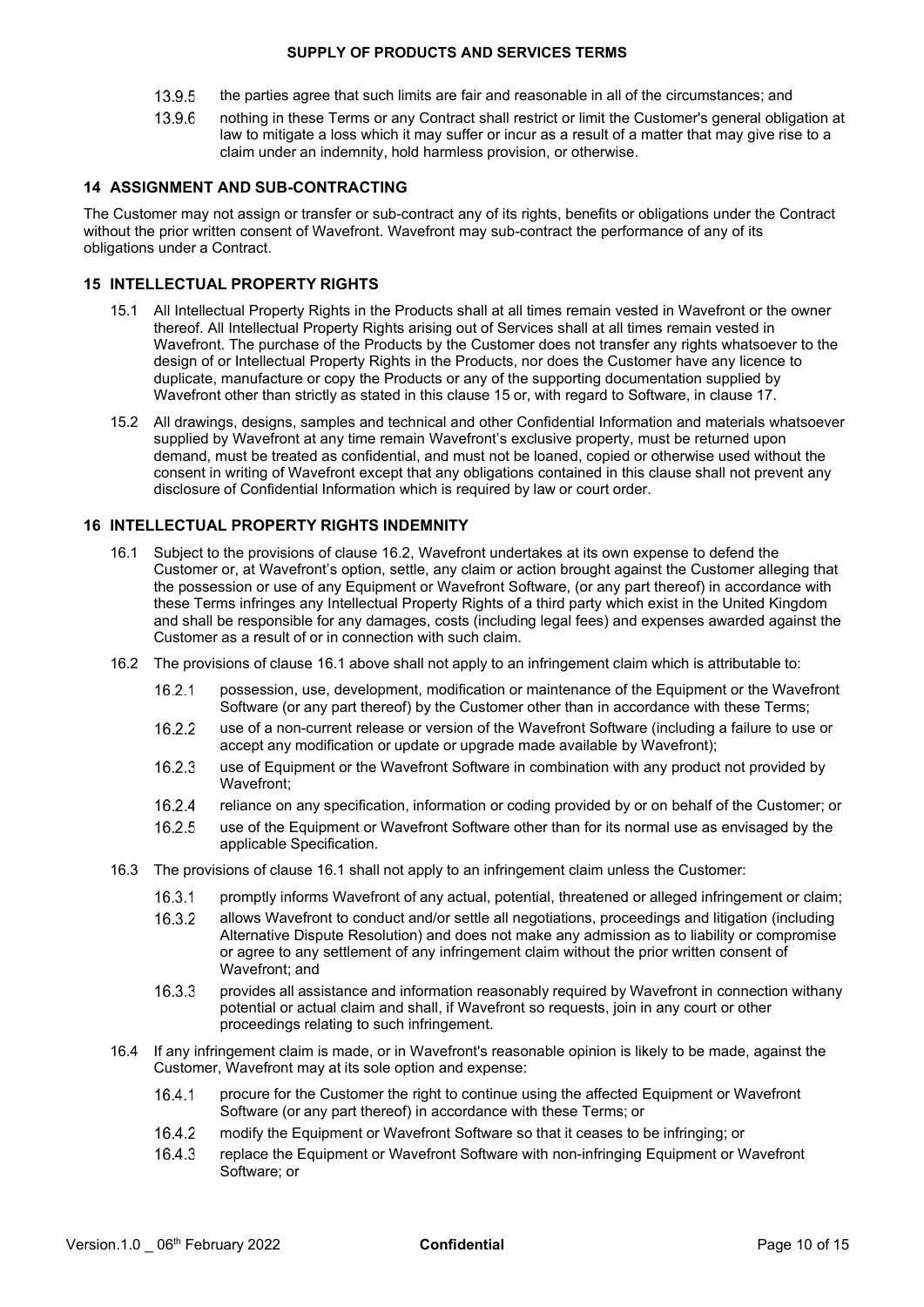16.4.4 accept a return of the Equipment or Wavefront Software and upon such return, refund the Price paid by the Customer for the returned items less a prorated amount that assumes a useful life of the affected Equipment and Wavefront Software of five years.

# <span id="page-10-2"></span><span id="page-10-0"></span>**17 USE OF SOFTWARE**

- 17.1 In consideration of the payment of the Price by the Customer to Wavefront, Wavefront grants to the Customer a personal, non-exclusive licence to use the Wavefront Software in object code form (only) in accordance with these Terms and any specific terms of the Contract including limitations on the use of the Wavefront Software.
- 17.2 The Customer agrees not to:
	- $17.2.1$ make any copies of the Wavefront Software (in any form or media) except where such copying is incidental to the permitted use of the Wavefront Software by the Customer or where it is necessary for usual back-up or operational security;
	- make the Wavefront Software or any copies of it available in any way to any third party, and in  $17.2.2$ particular the Customer agrees not to share with or sub-licence, transfer, hire, rent, lease, or loan the Wavefront Software to any third party, except where embedded in Equipment or otherwise permitted in writing by Wavefront and in each case in accordance with the terms of this clause [17 in](#page-10-0)cluding especially clause [17.3](#page-10-0).2 below;
	- $1723$ adapt, vary, modify or alter the whole or any part of the Wavefront Software or combine, merge or incorporate the Wavefront Software into any other program;
	- $17.2.4$ disassemble, decompile, reverse engineer or create derivative works based on the whole or any part of the Wavefront Software nor attempt to do any such things except to the extent that such actions cannot be prohibited in order to achieve inter-operability with another program under Section 296A of the Copyright, Designs and Patents Act 1988 and provided the information obtained by the Customer during such activities:
		- 17.2.4.1 is used only for the purpose of achieving such inter-operability;
		- 17.2.4.2 is not disclosed or communicated to any third party without Wavefront's prior written agreement;
		- 17.2.4.3 without affecting the general nature of this provision, is not used to create any software which is substantially similar to the Wavefront Software.
- 17.3 The Customer further agrees to:
	- $17.3.1$ keep all means of access and/or passwords required to access or use the Wavefront Softwareand all copies of the Wavefront Software secure;
	- $17.3.2$ ensure compliance with these Terms by the Customer's and its Affiliates' Personnel who have access to the same and to pass on the obligation to comply with the terms of this clause 17 by all parties to whom the Wavefront Software is legitimately shared, sub-licenced, transferred, hired, rented, leased, or loaned under clause [17.](#page-10-0)2.2; and
	- $17.3.3$ include such branding, trademarks and copyright notices of Wavefront on the Wavefront Software as Wavefront shall require.
- 17.4 The Customer shall permit Wavefront to inspect and have access to any premises or vessel and to the computer equipment and systems located there, at or on which the Wavefront Software is being kept or used, and any relevant records, for the purposes of ensuring that the Customer is complying with the terms of these Terms, provided that Wavefront provides reasonable advance notice to the Customer of such inspections, which shall take place at reasonable times.
- <span id="page-10-3"></span>17.5 The Customer acknowledges it has no right to have any access to the Wavefront Software in source code form, or in unlocked coding of any kind. The Customer agrees that it must not attempt in any way to remove or circumvent any security devices present within the Wavefront Software which are intended to protect the facility and integrity of the Wavefront Software and the Customer agrees not to use any systems, processes, hardware or software in connection with the Wavefront Software which are intended to circumvent such protections.
- <span id="page-10-1"></span>17.6 With respect to any Third Party Software, the Customer accepts the terms of the applicable third parties' licences and maintenance agreements and shall only use the Third Party Software in accordance with the requirements of such licences and agreements. The Customer acknowledges that (without prejudice to clause [4.1.3\)](#page-2-2) Wavefront is not responsible for the functioning or performance of any Third Party Software or for any infringement claim caused by the use of Third Party Software and it is the responsibility of the Customer to enforce any rights and remedies it has under the terms of the said licence and maintenance agreements against the relevant third party.

With respect to Third Party Software that originates from Microsoft, such Third Party Software is provided subject to the relevant Microsoft End User Licence Agreement copies of which can be found at: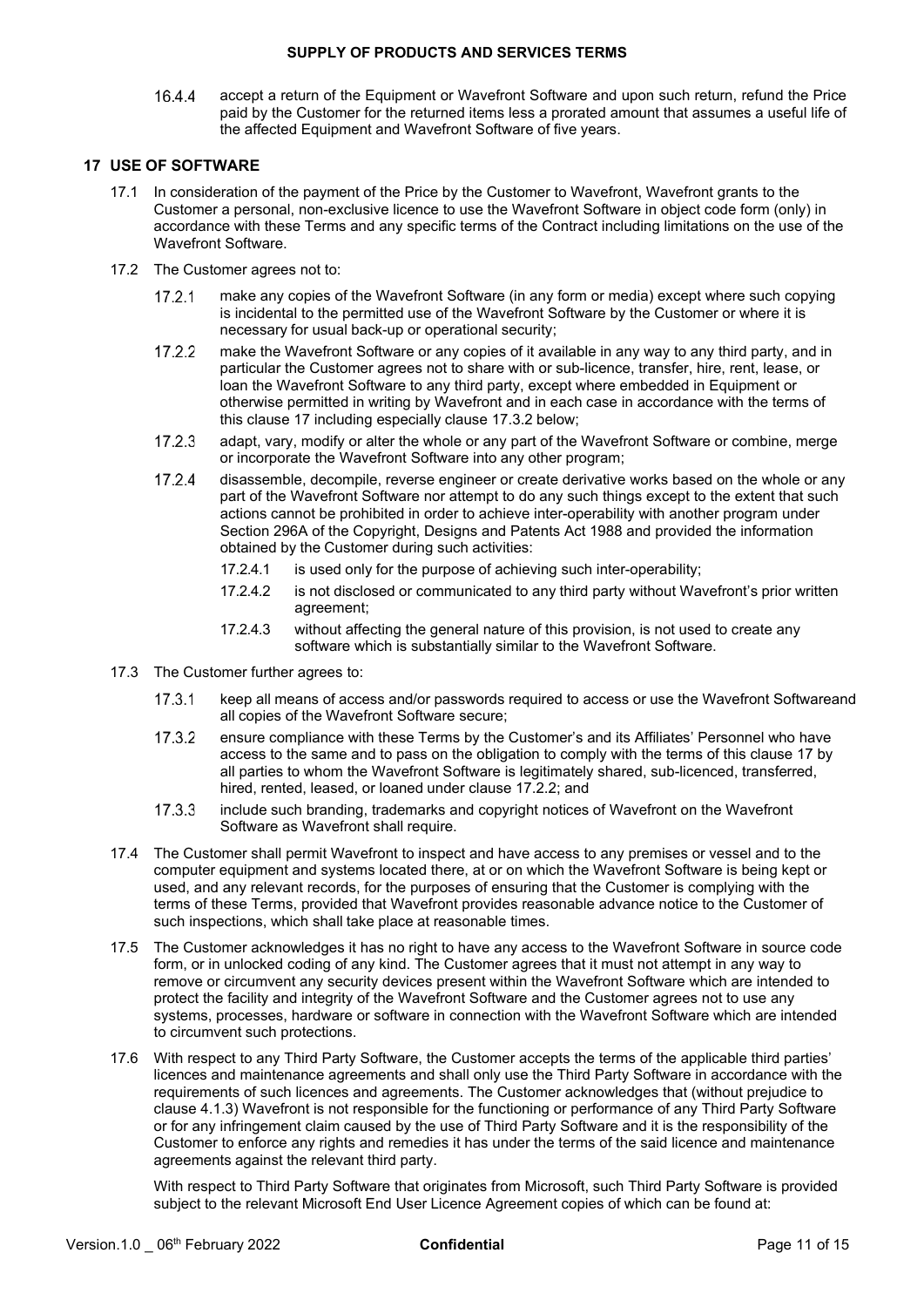Windows 10 [https://www.microsoft.com/en](https://www.microsoft.com/en-us/Useterms/OEM/Windows/10/Useterms_OEM_Windows_10_English.htm)[us/Useterms/OEM/Windows/10/Useterms\\_OEM\\_Windows\\_10\\_English.htm](https://www.microsoft.com/en-us/Useterms/OEM/Windows/10/Useterms_OEM_Windows_10_English.htm)

17.7 Where no separate third party licence agreement with regard to any specific Third Party Software is provided to the Customer in accordance with clause [17.6, o](#page-10-1)r such license terms are not contained within the Contract, then with regard only to such specific Third Party Software, the license provisions of clauses [17.1 to](#page-10-2) [17.5 s](#page-10-3)hall apply as if in clauses [17.1 t](#page-10-2)o [17.5 th](#page-10-3)e definition "Wavefront Software" reads "Wavefront Software and Third Party Software".

# **18 CUSTOMER'S PROPERTY**

Wavefront will take reasonable care of any of the Customer's property which may be in its custody.

### <span id="page-11-2"></span>**19 CONFIDENTIALITY**

- 19.1 Each party undertakes that it shall not at any time during the Contract and after termination disclose to any person the Confidential Information of the other party, except as permitted by clause [19.2,](#page-11-1) and shall only use the other party's Confidential Information as required to fulfil a Contract or to exercise its rights under it.
- <span id="page-11-1"></span>19.2 Each party may disclose the other party's Confidential Information:
	- to its Representatives (and in the case of Wavefront to its Affiliates and their Representatives) 19.2.1 who need to know such information for the purposes of carrying out that party's obligations under the Contract, provided that the disclosing party takes all reasonable steps to ensure that it's Representatives (and in the case of Wavefront its Affiliate and their Representatives) comply with the confidentiality obligations contained in this clause [19 a](#page-11-2)s though they were a party to the Contract. The disclosing party shall be responsible for its Representatives' (and in the case of Wavefront its Affiliate and their Representatives) compliance with the confidentiality obligations set out in this clause; or
	- 19.2.2 with the disclosing party's prior written agreement; or
	- $19.2.3$ as may be required by law, court order or any governmental or regulatory authority.
- 19.3 Each party reserves all rights in its Confidential Information. No rights or obligations in respect of a party's Confidential Information other than those expressly stated in the Contract are granted to the other party or to be implied from the Contract. In particular, no licence is hereby granted directly or indirectly under any patent, invention, discovery, copyright or other intellectual property right held, made, obtained or licensable by either party now or in the future.

### **20 COMMENCEMENT AND TERM**

Each Contract shall commence on its Commencement Date and shall remain in effect for any Contract Term stated in it, or if none, until all obligations of the parties under the Contract have been performed in full or until the Contract is terminated in accordance with clause [22 \(](#page-11-3)Termination) (or in accordance with any other term of the Contract permitting termination).

### **21 OVERSEAS OBLIGATIONS**

- 21.1 The Customer shall be responsible for complying with any legislation or regulations governing the importation of the Products into the country of destination and for the payment of any applicable duties and levies.
- 21.2 Wavefront shall be under no obligation to give notice under Section 32(3) of the Sale of Goods Act 1979.
- 21.3 The Customer acknowledges that the export of the Products may be subject to the export control regulations of the United Kingdom and /or other applicable jurisdictions and agrees as a condition of the Agreement that the Products will not be used in contravention of the terms of any applicable governmental export control or other regulations, licence, consent or permit.
- 21.4 In the event that any requisite governmental licence, consent or permit or other authorisation is delayed or cannot be obtained in fulfilment of any order under the Agreement, Wavefront shall not be liable to the Customer in respect of any loss, damage or other resultant financial penalty.

## <span id="page-11-3"></span><span id="page-11-0"></span>**22 TERMINATION**

22.1 Each party to a Contract shall be entitled to terminate the Contract with immediate effect by giving written notice to the other if: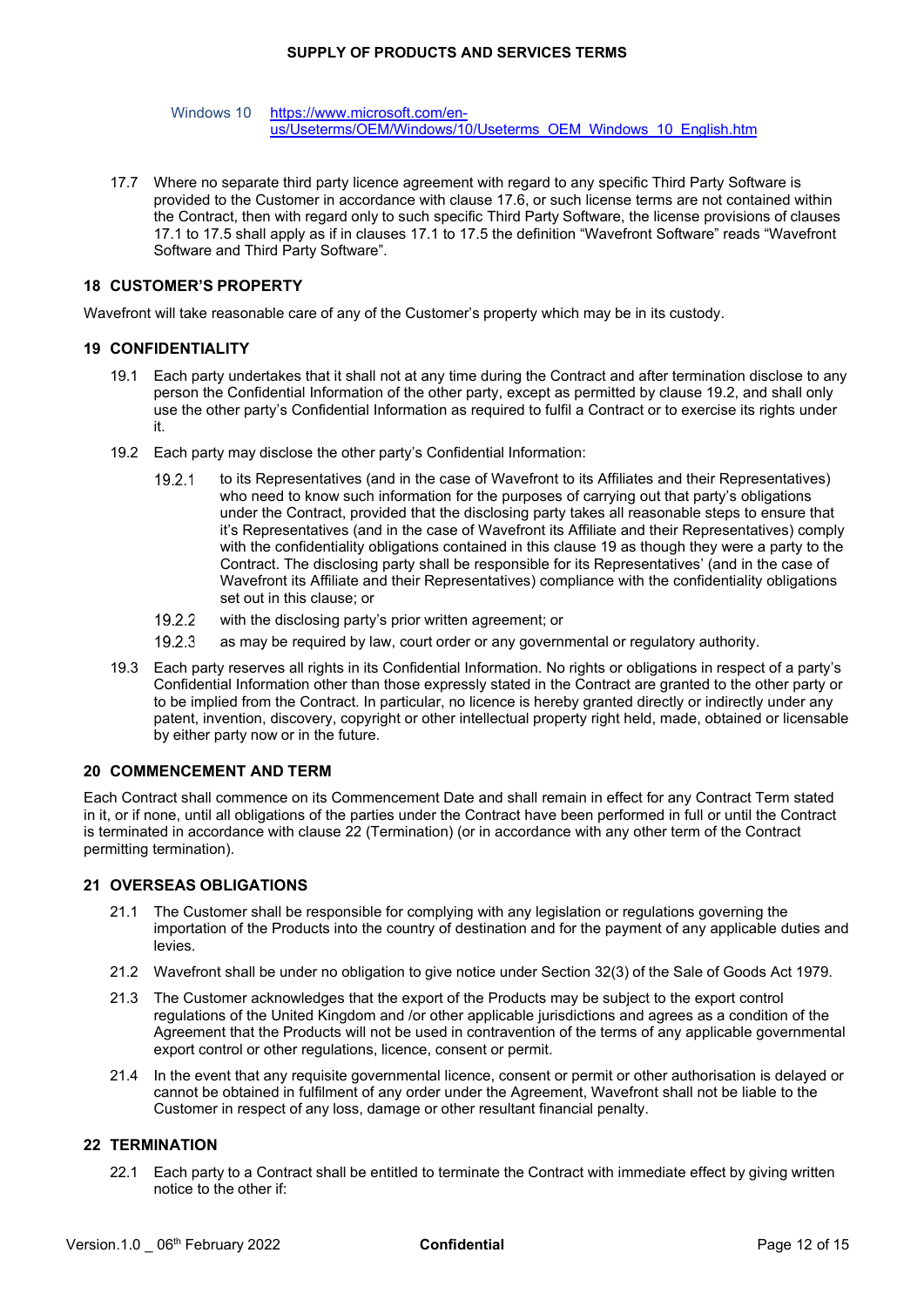- <span id="page-12-1"></span> $22.1.1$ that other party fails to pay any undisputed amount due under the Contract on the required payment date (being the 'Due Date' in relation to sums owed by the Customer) and remains in default not less than 10 Business Days after being notified in writing to make such payment; or
- <span id="page-12-0"></span> $22.1.2$ that other party ceases trading, commences or is required to commence or participates in any activity associated with debt rescheduling, administration, bankruptcy, liquidation or winding up of the other party or other party's Affiliates or subject to an attachment order on any part of its assets and such attachment order is not discharged within 14 days; or
- <span id="page-12-2"></span>22.1.3 that other party commits a material breach of its obligations under the Contract and (if such breach is remediable) fails to remedy that breach within a period of 30 days after receipt of notice in writing requiring it to do so; or
- 22.1.4 any Force Majeure Event prevents Wavefront from performing its obligations under the Contract for any continuous period of three months.
- 22.2 If any of the circumstances in clauses [22.1.1 o](#page-12-1)r [22.1.2 o](#page-12-0)ccur, this shall be a material breach of obligations for the purposes of clause [22.1.3.](#page-12-2)
- 22.3 Termination of a Contract shall not prejudice any of the parties' rights and remedies which have accrued under the Contract as at termination.

# <span id="page-12-9"></span>**23 OBLIGATIONS ON TERMINATION**

- 23.1 On termination of the Contract the whole Price of all Products and Services bought or agreed to be bought by the Customer shall be immediately payable without demand.
- 23.2 Additionally, on termination of the Contract each party shall promptly:
	- 23.2.1 return to the other party all equipment, materials and property belonging to the other party that the other party had supplied to it or its Affiliates in connection with the supply and purchase of the Products under the Contract;
	- 23.2.2 return to the other party all documents and materials (and any copies) containing the other party's Confidential Information;
	- 23.2.3 erase all the other party's Confidential Information from its computer systems (to the extent possible); and
	- 23.2.4 on request, certify in writing to the other party that it has complied with the requirements of this clause.

### <span id="page-12-6"></span><span id="page-12-5"></span>**24 ANTI-BRIBERY**

- <span id="page-12-8"></span><span id="page-12-7"></span><span id="page-12-4"></span><span id="page-12-3"></span>24.1 The Customer shall:
	- not engage in any activity which could constitute bribery or corruption and shall comply with all 24.1.1 applicable laws, statutes, regulations and codes relating to anti-bribery and anti-corruption including but not limited to the Bribery Act 2010 ("Relevant Requirements");
	- 24.1.2 act so as not to put Wavefront, or its Representatives in breach of Wavefront's anti-corruption policies which can be found at https:/[/www.Wavefront.com/ethics/anti-bribery-policy/ a](http://www.sonardyne.com/ethics/anti-bribery-policy/)nd, where relevant, procedures notified from time to time ("Relevant Policies");
	- 24.1.3 have and shall maintain in place throughout the term of the Contract its own policies and procedures, including adequate procedures to ensure compliance with the Relevant Requirements;
	- promptly report to Wavefront any request or demand for any undue financial or other advantage 24.1.4 of any kind received by the Customer in connection with the performance of the Contract;
	- 24.1.5 immediately notify Wavefront (in writing) if a foreign public official becomes an officer or employee of the Customer or acquires a direct or indirect interest in the Customer (and the Customer warrants that it has no foreign public officials as officers, employees or direct or indirect owners at the date of the Contract);
	- 24.1.6 from time to time if required by Wavefront confirm in writing it has complied with clauses [24.1.1](#page-12-3) to [24.1.5 a](#page-12-4)nd provide information reasonably required by Wavefront in support of such compliance and provide all assistance to Wavefront with any investigation in respect of the Relevant Requirements;
	- 24.1.7 promptly report to Wavefront if it is the subject of any investigation, inquiry, or enforcement proceedings or is debarred or suspended by any governmental, administrative or regulatory body regarding any offence or alleged offence under the Relevant Requirements.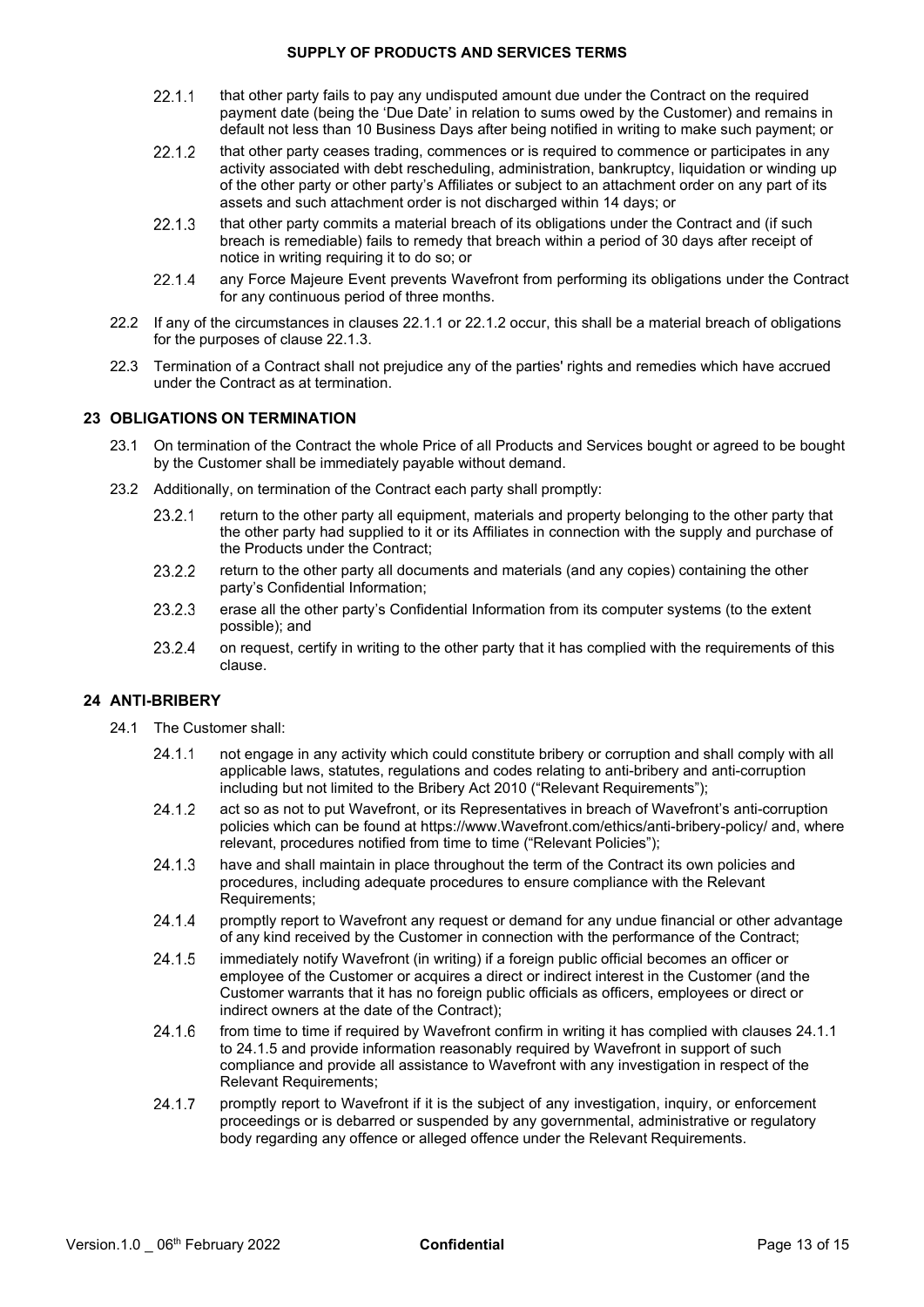- <span id="page-13-0"></span>24.2 The Customer shall ensure that any person associated with it in connection with the Contract does so on the basis of a written contract which imposes terms equivalent to those imposed on the Customer under this claus[e 24.](#page-12-5) The Customer shall be responsible for the observance and performance of such persons, and shall be directly liable to Wavefront for any breach by such persons.
- 24.3 Notwithstanding any other terms of the Contract and without prejudice to any accrued rights it may have under the Contract or otherwise, Wavefront shall be entitled to suspend performance of the Contract in whole or in part with immediate effect if at any time the Customer is in breach of claus[e 24.1 o](#page-12-6)r [24.2 o](#page-13-0)f the Contract or any of the events referred to in clause [24.1.1,](#page-12-3) [24.1.4 o](#page-12-7)r [24.1.7 o](#page-12-8)ccur or are alleged and, in the opinion of Wavefront, are prejudicial to Wavefront's interests.
- 24.4 For the purpose of this clause [24,](#page-12-5) the meaning of "adequate procedures" and whether a person is "associated with" another person shall be determined in accordance with the Bribery Act 2010 and any related guidance issued pursuant to that Act.
- 24.5 The Customer shall indemnify, defend and hold harmless and keep Wavefront indemnified against all sums suffered or incurred by Wavefront in respect of all and any demands, liabilities, expenses, claims (including but not limited to any settlements of claims whether before or after the issue of proceedings), judgment sums (including but not limited to sums arising from consent orders or judgments), damages, direct, indirect or consequential losses, costs (including but not limited to legal and other professional costs) suffered or incurred by Wavefront and its Affiliates arising out of or in connection with any breach of any of the provisions of clause [24.1](#page-12-6) or [24.2](#page-13-0) by the Customer.

# **25 SURVIVAL OF OBLIGATIONS**

Any term which is intended, expressly or impliedly, to continue, or to come into effect on termination or expiry of the Contract shall continue in effect (or come into effect) on such termination or expiry and the following clauses are expressly agreed to survive and continue in full force and effect following expiry or termination:

- 25.1 clause [12 \(](#page-7-3)Insurance);
- 25.2 clause [13](#page-7-1) (Liability);
- 25.3 clause [15](#page-9-0) (Intellectual Property Rights);
- 25.4 clause [17](#page-10-0) (Use of Software);
- 25.5 clause [19](#page-11-2) (Confidentiality);
- 25.6 clause [23](#page-12-9) (Obligations on Termination);
- 25.7 clause 32 (Governing Law and Jurisdiction).

### **26 FORCE MAJEURE**

- 26.1 Neither party (or any person acting on its behalf) shall have any liability or responsibility for failure to fulfil any obligation under the Contract so long as and to the extent to which the fulfilment of such obligation is prevented, frustrated, hindered or delayed as a consequence of a Force Majeure Event.
- 26.2 A party claiming the benefit of this provision shall, as soon as reasonably practicable after the occurrence of a Force Majeure Event:
	- 26.2.1 notify the other party of the nature and extent of such Force Majeure Event; and
	- 26.2.2 use all reasonable endeavours to remove any such causes and resume performance under the Contract as soon as feasible.

### **27 SEVERANCE**

- 27.1 If any provision of the Contract (or part of a provision) is found by any court or administrative body of competent jurisdiction to be invalid, unenforceable or illegal, the other provisions shall remain in force.
- 27.2 If any invalid, unenforceable or illegal provision would be valid, enforceable or legal if some part of it were deleted, the provision shall apply with the minimum modification necessary to make it legal, valid and enforceable.

### **28 VARIATION AND WAIVER**

- 28.1 Any variation of the Contract must be in writing and signed by or on behalf of the parties. Any such variation may result in an amendment to the applicable Price or Delivery Dates.
- 28.2 Any waiver of any right under the Contract is only effective if it is in writing and signed by or on behalf of the party and it applies only to the party to whom the waiver is addressed and to the circumstances for which it is given.